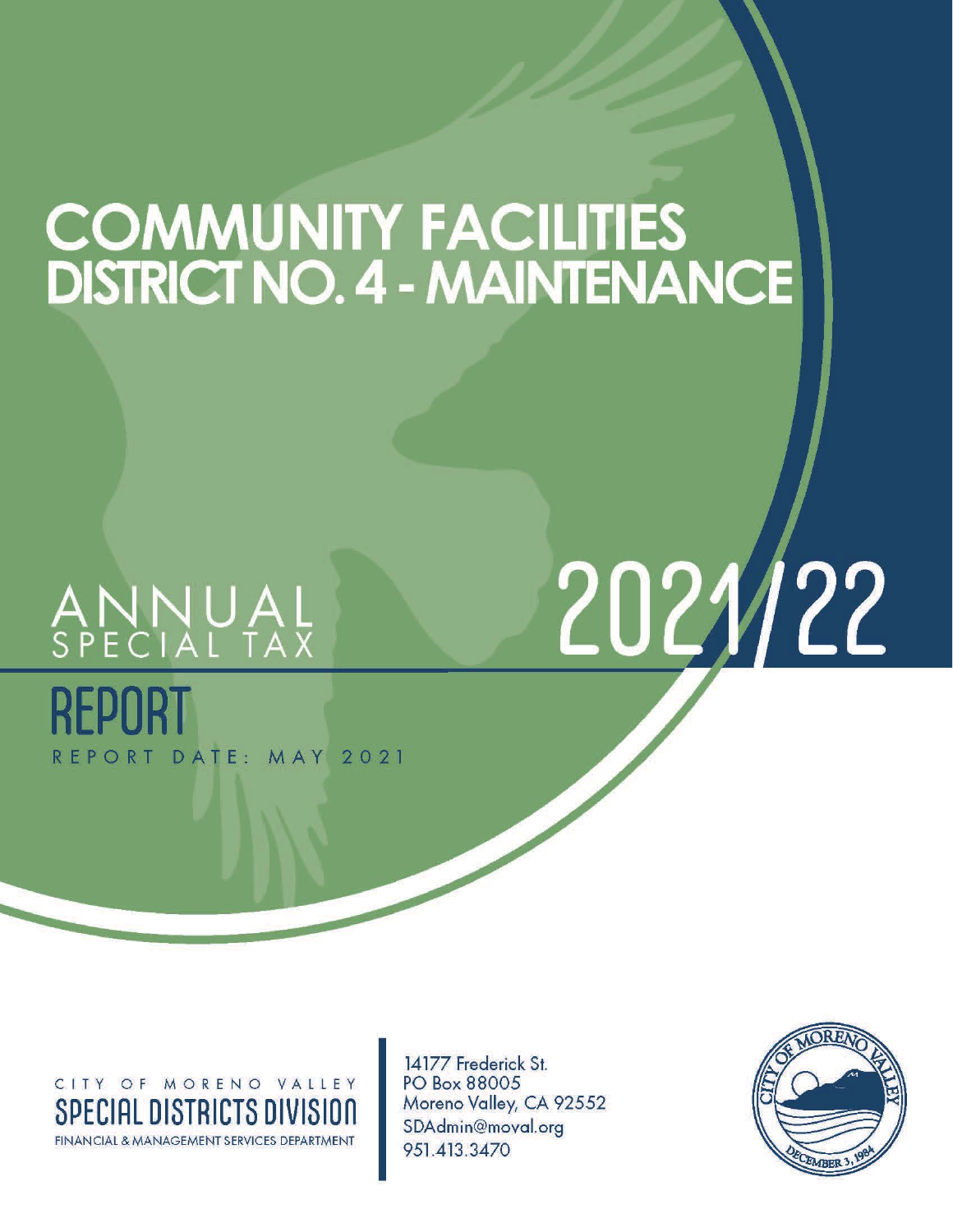### **Table of Contents**

| Ī.            |    |      |  |
|---------------|----|------|--|
|               | А. |      |  |
|               | В. |      |  |
|               |    |      |  |
|               |    |      |  |
|               |    |      |  |
|               |    |      |  |
|               |    | ii.  |  |
| Ш.            |    |      |  |
|               |    |      |  |
|               |    |      |  |
|               |    |      |  |
|               |    |      |  |
|               |    |      |  |
| Ш.            |    |      |  |
|               |    |      |  |
|               |    |      |  |
|               |    |      |  |
|               |    | ii.  |  |
|               |    | iii. |  |
|               |    |      |  |
| IV.           |    |      |  |
| <b>TABLES</b> |    |      |  |
|               |    |      |  |
|               |    |      |  |

#### **APPENDIX A: BOUNDARY MAPS**

#### **APPENDIX B: MAINTENANCE SERVICES**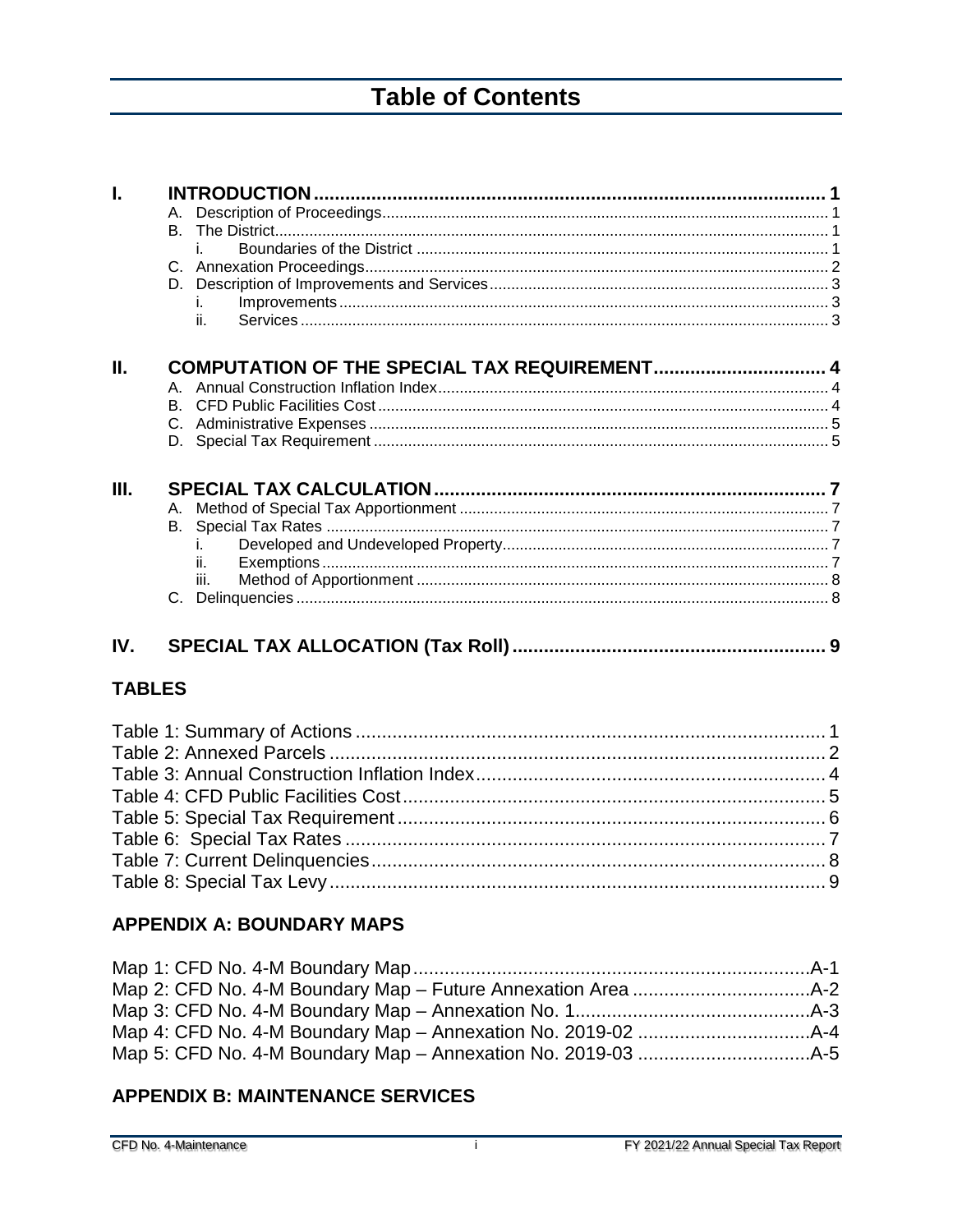#### **List of Participants**

#### **Community Facilities District No. 4-Maintenance**

Brian Mohan Warren B. Diven<br>Acting Assistant City Manager/ National Sessence of the Best & Krieger LLP Acting Assistant City Manager/<br>Chief Financial Officer/City Treasurer **Best Best Broadway, 15<sup>th</sup> Floor** Chief Financial Officer/City Treasurer<br>14177 Frederick Street P.O. Box 88005 619.525.1337 Moreno Valley, CA 92552-0805 [warren.diven@bbklaw.com](mailto:warren.diven@bbklaw.com) 951.413.0321 brianm@moval.org

#### **City Contacts Special Counsel**

San Diego, CA 92101

#### **Special Tax Consultant**

22 Executive Park, Suite 200 www.weareharris.com

Candace E. Cassel Special Districts Division Manager<br>14177 Frederick Street 14177 22 Executive Park, Suite 200 P.O. Box 88005 Irvine, CA 92614 Moreno Valley, CA 92552-0805<br>949.655.3900 951.413.3470<br>www.weareharris.com [candacec@moval.org](mailto:candacec@moval.org)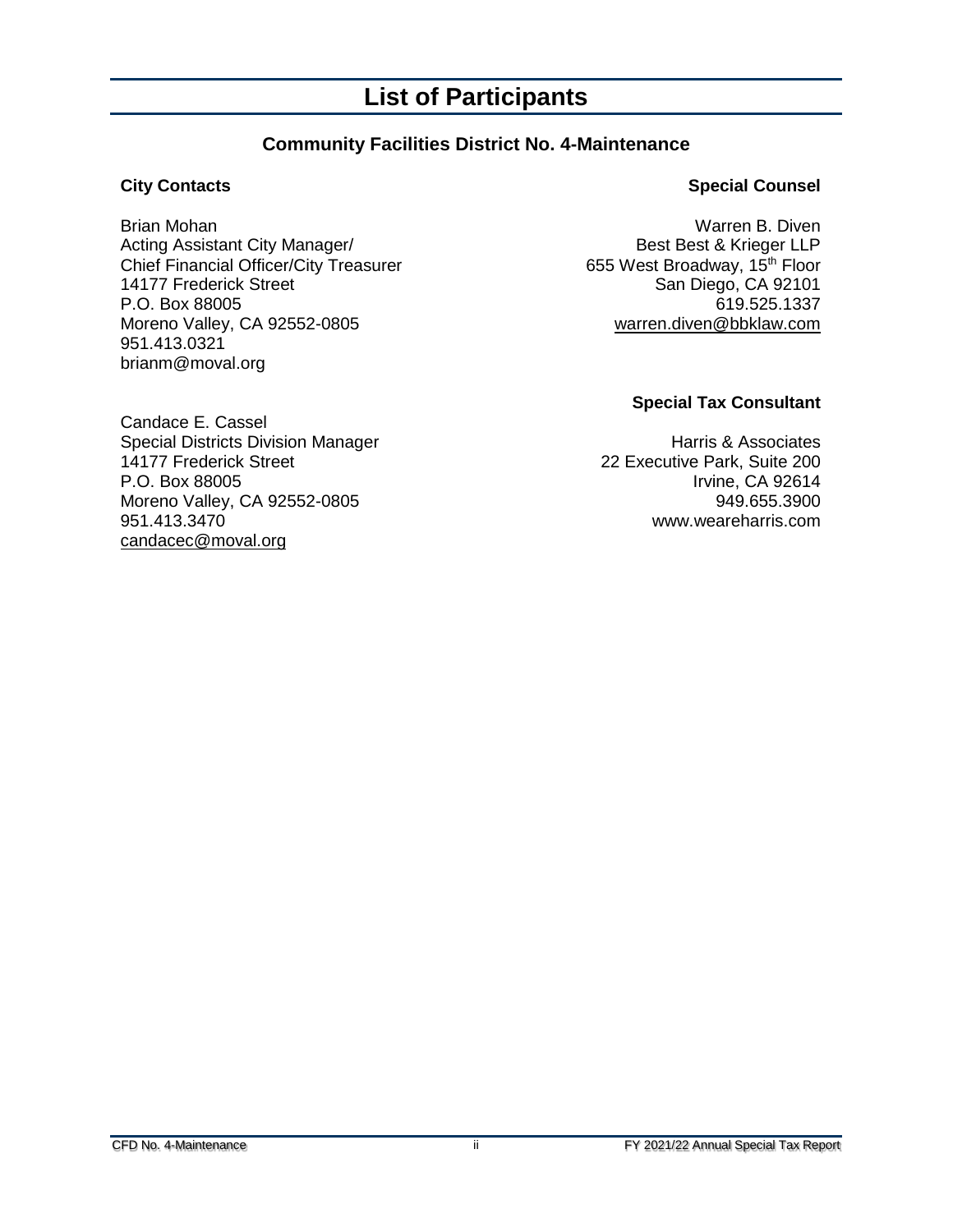#### <span id="page-3-0"></span>**I. INTRODUCTION**

#### **A. DESCRIPTION OF PROCEEDINGS**

<span id="page-3-1"></span>The City Council of the City of Moreno Valley ("City Council"), pursuant to the provisions of the Mello-Roos Community Facilities Act of 1982, being Chapter 2.5, Part 1, Division 2 of Title 5 of the Government Code of the State of California ("Act"), established Community Facilities District (CFD) No. 4-Maintenance ("District"). As part of the development of the Centerpointe Business Park and adjoining properties, certain stormwater and detention basin improvements ("Upstream Improvements"), as further defined in Section D, were required to be installed. At the request of the property owners, the District was formed to fund the annual maintenance costs, as defined in the Rate and Method of Apportionment (RMA), of the Upstream Improvements. The District allows collection of revenue to fund the costs by levying a special tax on the property tax bill of properties within the District, provided the qualified electors (i.e. landowners or registered voters, depending upon the number of registered voters) have previously provided such approval. Listed below is a summary of the actions taken in the formation of the District.

<span id="page-3-4"></span>

| <b>Document</b>                                                                                     | <b>Number</b> | <b>Date</b>        |
|-----------------------------------------------------------------------------------------------------|---------------|--------------------|
| Resolution Approving a Maintenance Agreement<br>for the stormwater and detention basin improvements | 2005-83       | September 13, 2005 |
| <b>Resolution Approving Boundary Map</b>                                                            | 2005-84       | September 13, 2005 |
| Resolution of Intention to Establish the District                                                   | 2005-85       | September 13, 2005 |
| <b>Resolution Adopting Boundaries of Territory Proposed</b><br>to be Annexed in the Future          | 2005-86       | September 13, 2005 |
| Resolution of Intention to Annex Territory in the Future                                            | 2005-87       | September 13, 2005 |
| <b>Resolution of Formation to Establish the District</b>                                            | 2005-97       | October 25, 2005   |
| Resolution Declaring the Results of the Special Election                                            | 2005-98       | October 25, 2005   |
| Ordinance Authorizing the Levy of Special Tax within CFD No. 4-M                                    | 697           | November 8, 2005   |
| <b>Resolution Authorizing Future Annexations</b>                                                    | 2005-108      | November 8, 2005   |

#### **Table 1: Summary of Actions**

#### **B. THE DISTRICT**

<span id="page-3-3"></span><span id="page-3-2"></span>The District was formed by the City of Moreno Valley ("City") to fund the maintenance of the Upstream Improvements.

#### **i. BOUNDARIES OF THE DISTRICT**

The District is generally bounded on the north by Alessandro Boulevard, on the west by Frederick Street, on the south by Cactus Avenue, and on the east by Heacock Street, within the City of Moreno Valley. The boundary map of the District was filed in the Office of the County Recorder of the County of Riverside, as Instrument No. 2005-0785279, on Page 18 of Book 64 in the Book of Maps of Assessments and Community Facilities Districts.

The Future Annexation Area Boundary Map was also approved at the time the District was formed. It includes those properties that will benefit from the maintenance of the Upstream Improvements after their development is constructed. The Future Annexation Area Boundary Map was filed in the Office of the County Recorder of the County of Riverside, as Instrument No. 2005-0785280, on Page 19 in Book 64 in the Book of Maps of Assessments and Community Facilities Districts.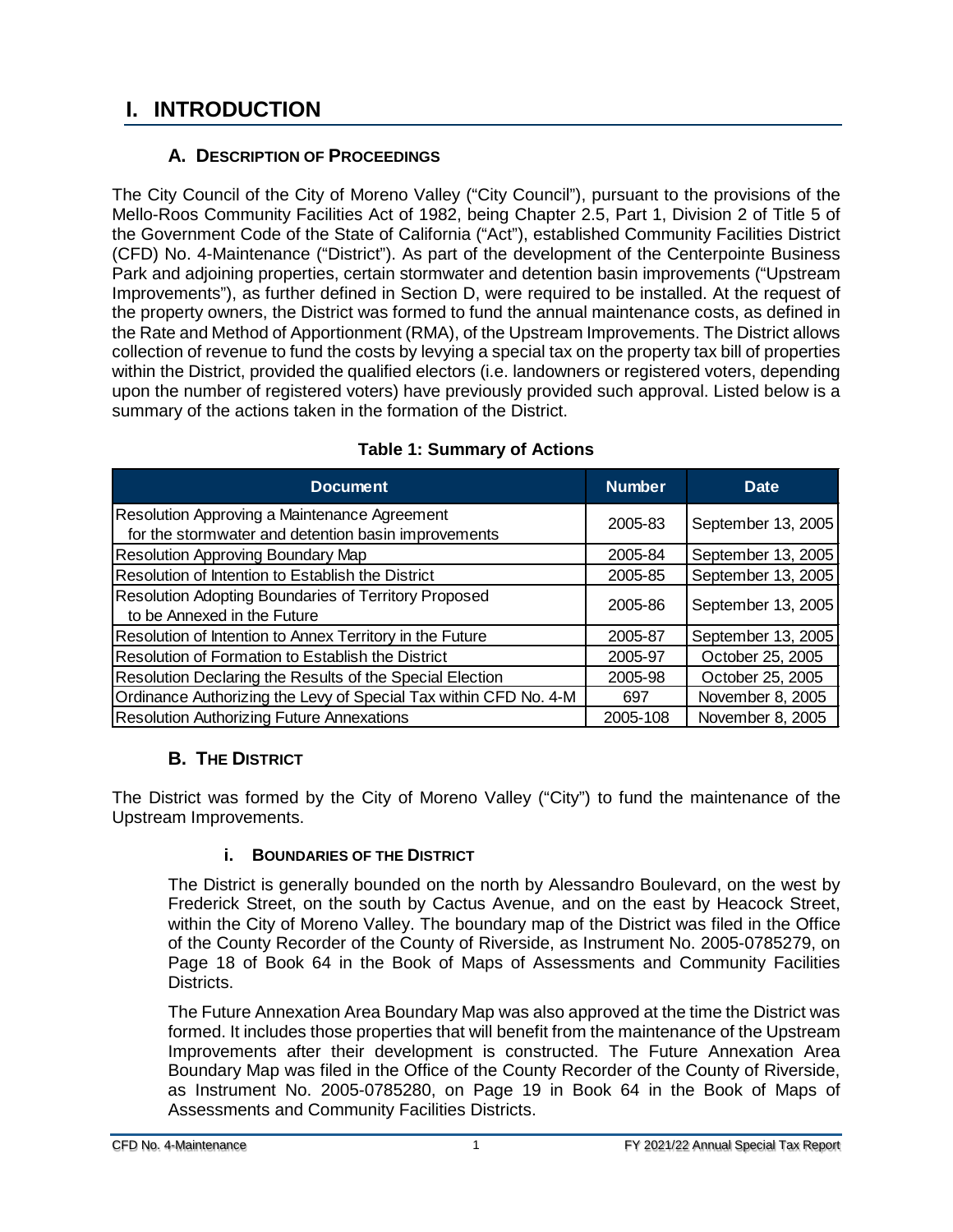#### **C. ANNEXATION PROCEEDINGS**

<span id="page-4-0"></span>Since the District's formation, there have been three annexation proceedings:

- Annexation No. 1 the City Council approved Resolution 2008-56, on May 27, 2008, confirming the results of the special election. The boundary map was recorded in the Office of the County Recorder of the County of Riverside on May 29, 2008, as Instrument No. 2008-0289751, on Page 21 of Book 73 in the Book of Maps of Assessments and Community Facilities Districts.
- Annexation 2019-02 the City Council approved Resolution 2019-41, on August 20, 2019, confirming the results of the special election. The boundary map was recorded in the Office of the County Recorder of the County of Riverside on August 29, 2019, as Instrument No. 2019-0335754, on Page 11 of Book 84 in the Book of Maps of Assessments and Community Facilities Districts.
- Annexation 2019-03 the City Council approved Resolution 2020-11, on March 17, 2020, confirming the results of the special election. The boundary map was recorded in the Office of the County Recorder of the County of Riverside on March 26, 2020, as Instrument No. 2020-0139511, on Page 1 of Book 85 in the Book of Maps of Assessments and Community Facilities Districts.

The boundary maps for the District, the Future Annexation Area, and each annexation are included in Appendix A. Table 2 identifies the annexed parcels.

<span id="page-4-1"></span>

| <b>Assessor's Parcel Number (APN)</b>                                                         | <b>Annexation Number</b> | <b>Date</b>     |  |  |  |  |  |  |
|-----------------------------------------------------------------------------------------------|--------------------------|-----------------|--|--|--|--|--|--|
| 297-170-004                                                                                   |                          | May 27, 2008    |  |  |  |  |  |  |
| 297-170-005 <sup>1</sup>                                                                      |                          | May 27, 2008    |  |  |  |  |  |  |
| 297-170-027 <sup>2</sup>                                                                      |                          | May 27, 2008    |  |  |  |  |  |  |
| 297-170-075 <sup>3</sup>                                                                      |                          | May 27, 2008    |  |  |  |  |  |  |
| 297-170-076 3                                                                                 |                          | May 27, 2008    |  |  |  |  |  |  |
| 297-170-029                                                                                   | 2019-02                  | August 20, 2019 |  |  |  |  |  |  |
| 297-170-092                                                                                   | 2019-03                  | March 17, 2020  |  |  |  |  |  |  |
| $^1$ APNs 297-170-005 and 297-170-066 merged to form 297-170-082 then turned into 297-170-089 |                          |                 |  |  |  |  |  |  |
| <sup>2</sup> APN 297-170-027 turned into 297-170-086                                          |                          |                 |  |  |  |  |  |  |
| $3$ APNs 297-170-075, 297-170-076, and 297-170-067 merged to form 297-170-087                 |                          |                 |  |  |  |  |  |  |

#### **Table 2: Annexed Parcels**

While APN 297-170-027 was included in the boundaries of the future annexation area and was subsequently annexed into the District as part of Annexation No. 1, it was later determined that the parcel does not drain into the Upstream Improvements. The City's Land Development Division confirmed the parcel does not receive any benefit from the improvements in an email dated June 12, 2008. Hence, the special tax is not levied on that parcel.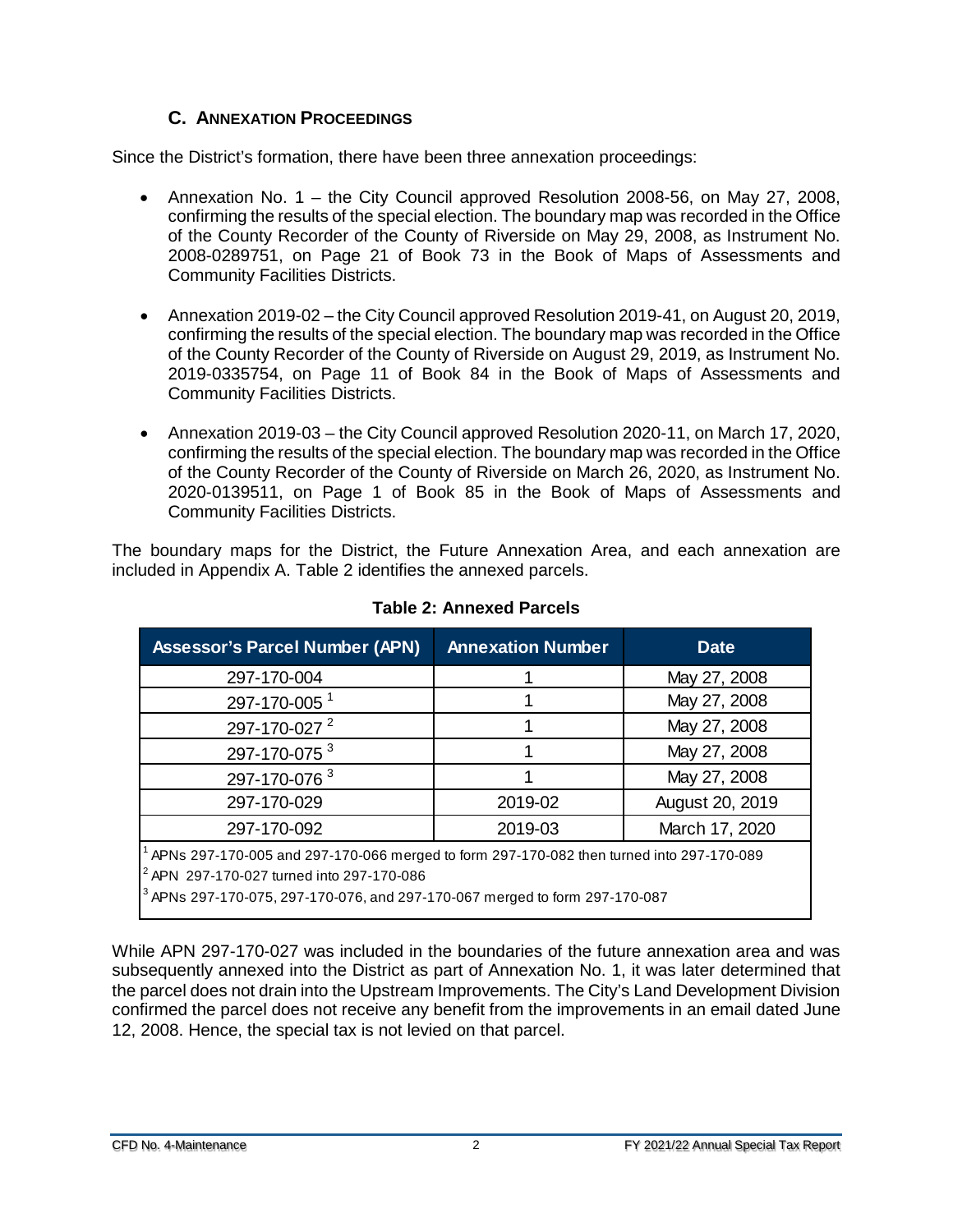#### **D. DESCRIPTION OF IMPROVEMENTS AND SERVICES**

<span id="page-5-0"></span>The Centerpointe Business Park development adjoins the Heacock Street and Cactus Avenue Channels, which are publicly maintained facilities. Neither channel has the hydraulic capacity nor the size to accept post-construction runoff from the Centerpointe Business Park development or the adjoining upstream properties. To mitigate the post-construction stormwater impacts and provide sufficient future sizing and hydraulic drainage capacity, the Upstream Improvements (i.e. additional stormwater and detention basin improvements) were constructed to adjoin the existing Heacock Street and Cactus Avenue Channels. The District funds the direct and indirect costs associated with the maintenance of the Upstream Improvements.

#### **i. IMPROVEMENTS**

<span id="page-5-1"></span>The improvements to be maintained include, but are not limited to, storm drains, approximately 1,511 linear feet of bleeder lines, approximately 234,529 square feet of two detention basins located on Lots A and B of Parcel Map 32326, additional inlet structures, outlet structures, outflow storm drain pipes, manholes, junction structures, perimeter fencing, access gates, and spillways.

#### **ii. SERVICES**

<span id="page-5-2"></span>On September 13, 2005, the City Council adopted Resolution No. 2005-83, which approved a maintenance agreement with the Centerpointe Business Park Property Owners Association ("Association") and the District. On behalf of the Association, the City and District will perform the maintenance and operation of the Upstream Improvements for a term of 30-years, with subsequent renewable 30-year terms. The maintenance service tasks and schedule are included herein as Appendix B.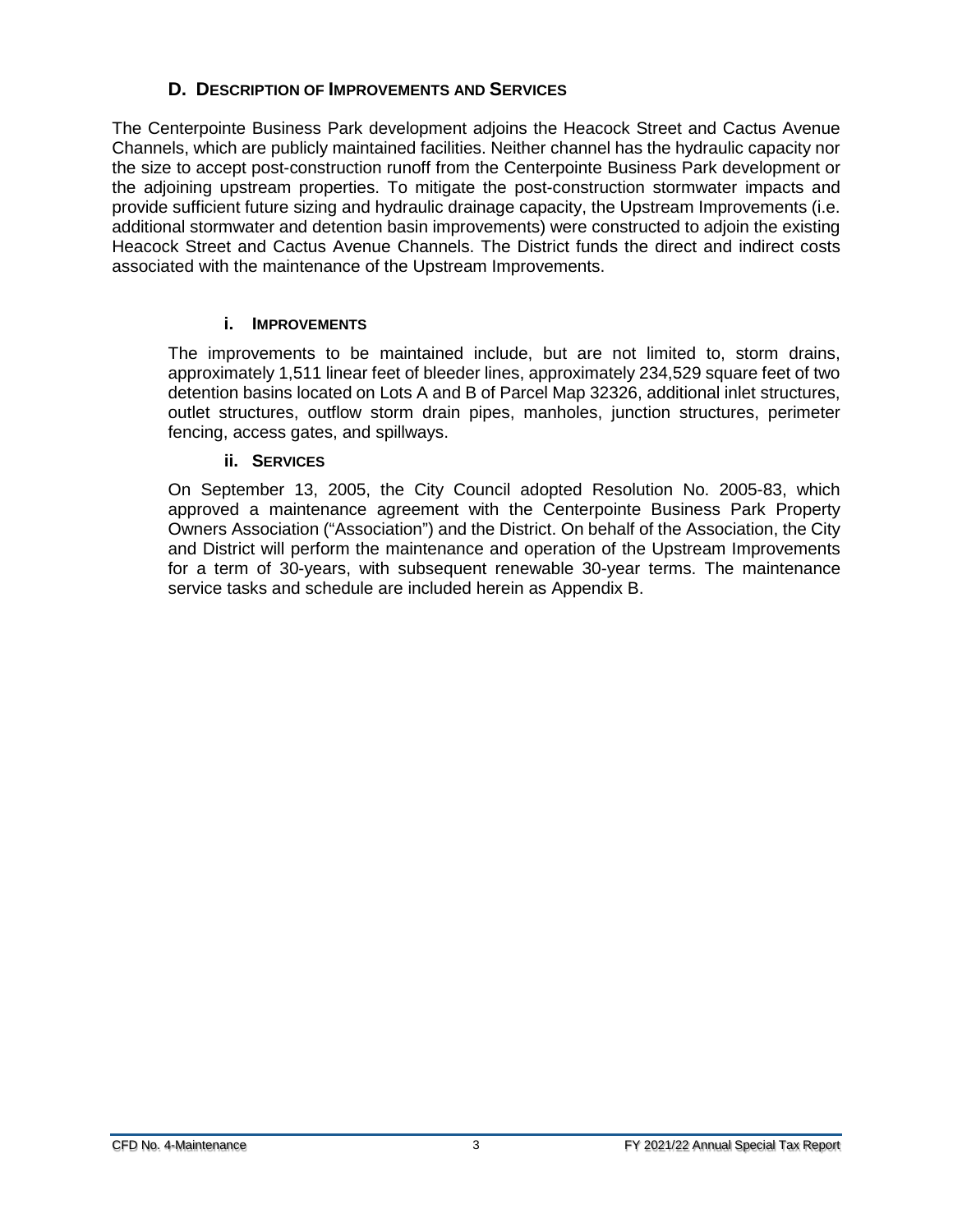#### <span id="page-6-0"></span>**II. COMPUTATION OF THE SPECIAL TAX REQUIREMENT**

Consistent with the special tax rate formula included in the RMA, the special tax is calculated based on a per square foot of land area basis and levied on the property tax roll of taxable parcels within the District to fund costs attributable to the Upstream Improvements. The annual special tax requirement is sufficient to fund the annual CFD Public Facilities Cost and Administrative Expenses, as defined in the RMA. Reasonably anticipated delinquencies from the previous fiscal year were taken into account when calculating the special tax requirement.

#### **A. ANNUAL CONSTRUCTION INFLATION INDEX**

<span id="page-6-3"></span><span id="page-6-1"></span>The qualified electors approved the use of the Annual Construction Inflation Index, based on the Engineering News-Record Building Cost Index (BCI) for the City of Los Angeles and as measured at the end of the calendar year. Each fiscal year the CFD Public Facilities Cost may be indexed by the BCI. The Maximum Special Tax shall increase by the BCI. A history of the BCI adjustment factor is included in Table 3.

| <b>Fiscal Year</b>                     | <b>BCI</b><br><b>Adjustment</b>                                                                                                        |
|----------------------------------------|----------------------------------------------------------------------------------------------------------------------------------------|
| 2006/07                                | base vear                                                                                                                              |
| 2007/08                                | 6.910%                                                                                                                                 |
| 2008/09                                | 1.570%                                                                                                                                 |
| 2009/10                                | 6.610%                                                                                                                                 |
| 2010/11                                | $0.000\%$                                                                                                                              |
| 2011/12                                | 5.260%                                                                                                                                 |
| 2012/13                                | 1.580%                                                                                                                                 |
| 2013/14                                | 2.050%                                                                                                                                 |
| 2014/15                                | 0.850%                                                                                                                                 |
| 2015/16 <sup>1</sup>                   | 2.454%                                                                                                                                 |
| 2016/17                                | 2.080%                                                                                                                                 |
| 2017/18                                | 4.128%                                                                                                                                 |
| 2018/19                                | 3.355%                                                                                                                                 |
| 2019/20                                | 1.213%                                                                                                                                 |
| 2020/21                                | 0.348%                                                                                                                                 |
| 2021/22                                | $-0.038\%$                                                                                                                             |
| resulting in an adjustment for 2015/16 | <sup>1</sup> Engineering News Record (ENR), the<br>supplier of the Building Cost Index, had a<br>typographical error for December 2014 |

#### **Table 3: Annual Construction Inflation Index**

#### **B. CFD PUBLIC FACILITIES COST**

<span id="page-6-2"></span>The District will provide contracted maintenance and operation services in accordance with the maintenance service schedule described in Appendix B. Additional services attributable to the maintenance and operation of the Upstream Improvements may require work provided by outside agencies including, but not limited to, the Riverside County Flood Control and Water Conservation District and Eastern Municipal Water District. For FY 2006/07, the CFD Public Facilities Cost was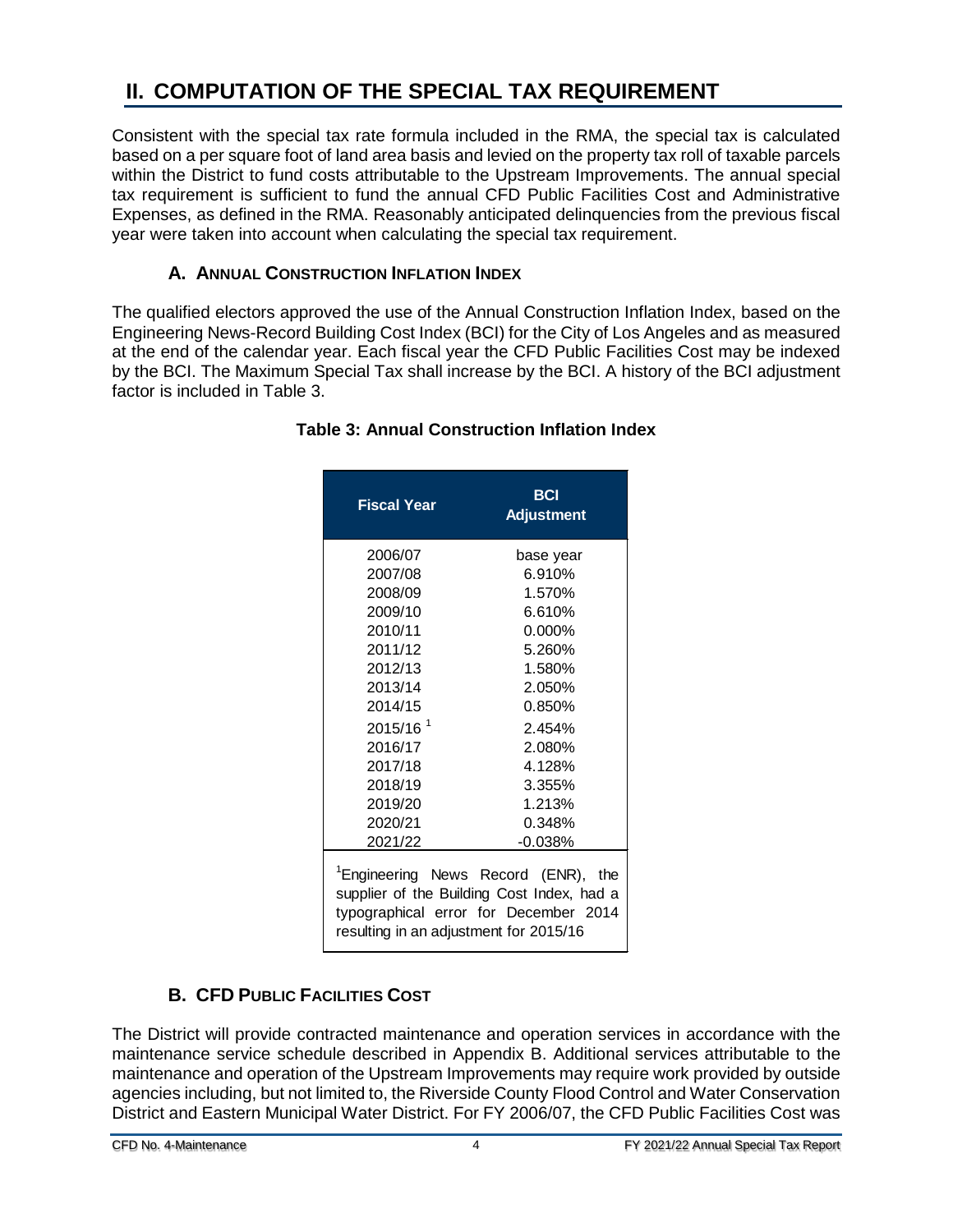<span id="page-7-2"></span>estimated at \$35,000. Per the RMA, the CFD Public Facilities Costs shall be increased each fiscal year thereafter based on the Annual Construction Inflation Index (Table 3). The history of the annual CFD Public Facilities Cost is included in Table 4.

|                                                                                                                                                                                                      | <b>CFD Public</b><br><b>Facilities Cost</b>  |  |  |  |  |  |
|------------------------------------------------------------------------------------------------------------------------------------------------------------------------------------------------------|----------------------------------------------|--|--|--|--|--|
| \$                                                                                                                                                                                                   | 35,000.00                                    |  |  |  |  |  |
| \$                                                                                                                                                                                                   | 37,418.50                                    |  |  |  |  |  |
| \$                                                                                                                                                                                                   | 38,005.97                                    |  |  |  |  |  |
|                                                                                                                                                                                                      | 40,518.17                                    |  |  |  |  |  |
|                                                                                                                                                                                                      | 40,518.17                                    |  |  |  |  |  |
|                                                                                                                                                                                                      | 42,649.42                                    |  |  |  |  |  |
|                                                                                                                                                                                                      | 43,323.28                                    |  |  |  |  |  |
|                                                                                                                                                                                                      | 44,211.41                                    |  |  |  |  |  |
|                                                                                                                                                                                                      | 44,587.21                                    |  |  |  |  |  |
| \$                                                                                                                                                                                                   | 45,681.38                                    |  |  |  |  |  |
| \$                                                                                                                                                                                                   | 46,631.55                                    |  |  |  |  |  |
|                                                                                                                                                                                                      | 48,556.50                                    |  |  |  |  |  |
| \$                                                                                                                                                                                                   | 50,185.57                                    |  |  |  |  |  |
|                                                                                                                                                                                                      | 50,794.32                                    |  |  |  |  |  |
| \$                                                                                                                                                                                                   | 50,971.08                                    |  |  |  |  |  |
| \$                                                                                                                                                                                                   | 50,951.72                                    |  |  |  |  |  |
| 2021/22<br><sup>1</sup> Engineering News Record (ENR), the<br>supplier of the Building Cost Index, had<br>typographical error for December<br>a<br>2014 resulting in an adjustment<br>for<br>2015/16 |                                              |  |  |  |  |  |
|                                                                                                                                                                                                      | \$<br>\$<br>\$<br>\$<br>\$<br>\$<br>\$<br>\$ |  |  |  |  |  |

#### **Table 4: CFD Public Facilities Cost**

#### **C. ADMINISTRATIVE EXPENSES**

<span id="page-7-0"></span>Administrative expenses are those directly related to the administration of the District and are included in Table 5. These expenses include the cost of preparing the annual special tax report, calculating the special tax rates, and levying the charges on the property tax roll. Costs may also include the City's expense to respond to public inquiries and coordinate with consultants, accountants, auditors, attorneys, and other professional services, as well as administrative services and project management provided by the City staff to monitor special tax installments, delinquencies, and related laws. Additional expenses include, but are not limited to, the cost of the City's general administrative services overhead for personnel support, building and maintenance, insurance, City Council support, City Manager support, purchasing, and communications.

#### **D. SPECIAL TAX REQUIREMENT**

<span id="page-7-1"></span>Pursuant to the RMA, the annual special tax requirement shall be equal to the amount required to pay the CFD Public Facilities Costs, Administrative Expenses, and anticipated delinquencies. The Special Tax Requirement for FY 2021/22 is included in Table 5.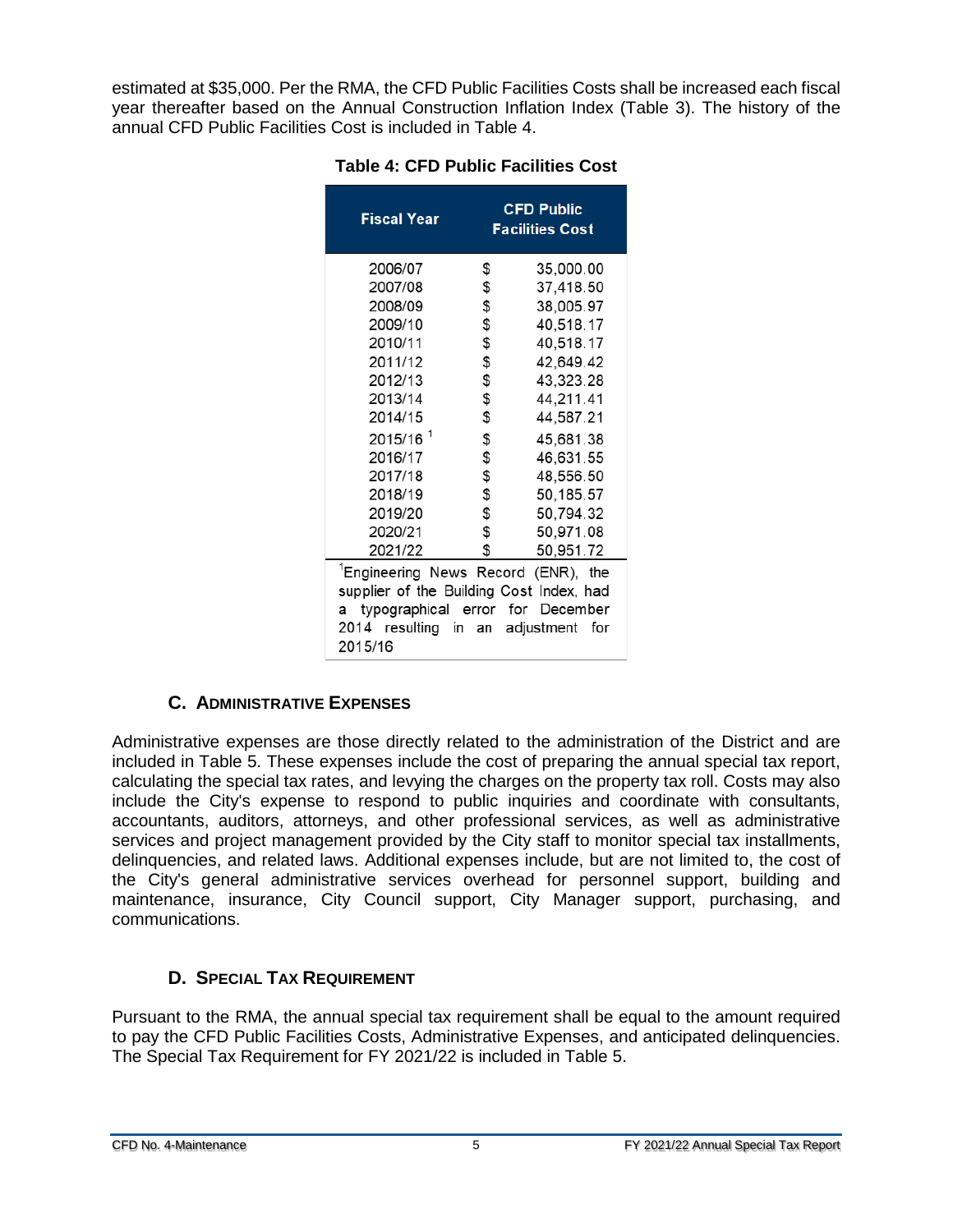#### **Table 5: Special Tax Requirement**

<span id="page-8-0"></span>

| <b>Gross Requirement</b>                     |             |
|----------------------------------------------|-------------|
| CFD Public Facilities Costs <sup>(1)</sup>   | \$50,951.72 |
| Administrative Expenses <sup>(1)</sup>       |             |
| Special Tax Report and Administration        | 4,300.00    |
| Stormwater Administration                    | 2,500.00    |
| <b>GF Cost Allocation</b>                    | 515.00      |
| <b>Other Professional Services</b>           | 0.00        |
| County Levy Fee                              | 200.00      |
| Anticipated Delinguencies <sup>(2)</sup>     | 0.00        |
| <b>Total Gross Requirement</b>               | \$58,466.72 |
| <b>Credits/Adjustments</b>                   |             |
| Unassigned Reserves Credit/Interest Earnings |             |
| <b>Fund Balance Contribution</b>             |             |
| <b>Special Tax Requirement</b>               | \$58,466.72 |
|                                              |             |

 $\Big|^{(1)}$  Based on the FY 2021/22 maximum CFD Public Facilities Costs from Table 4.

 $\left| \right|^{(2)}$  Per the RMA, CFD Administrator shall take into account the reasonably anticipated delinquent special taxes based on the delinquency rate for special taxes levied in the previous fiscal year.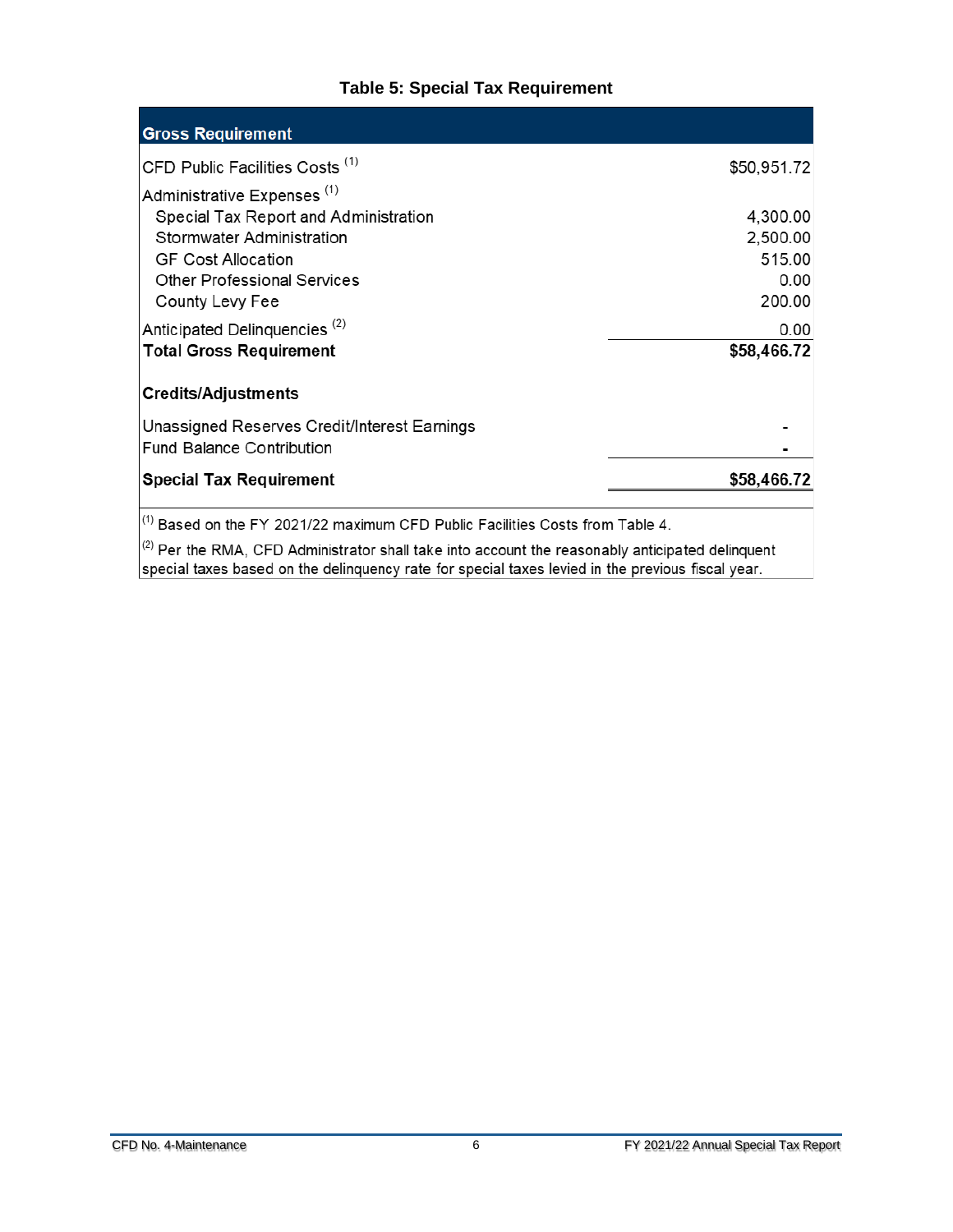#### <span id="page-9-1"></span><span id="page-9-0"></span>**A. METHOD OF SPECIAL TAX APPORTIONMENT**

The RMA, adopted by Resolution No. 2005-97, places financial responsibility for annual maintenance of the Upstream Improvements on parcels within the District. The special tax is levied proportionally based on a parcel's square foot of land area. The special tax is not apportioned on an ad valorem basis, consistent with Article XIII A of the California Constitution.

#### <span id="page-9-2"></span>**B. SPECIAL TAX RATES**

#### **i. DEVELOPED AND UNDEVELOPED PROPERTY**

<span id="page-9-3"></span>Established by the RMA, the maximum annual special tax rate for each parcel of developed and undeveloped property was \$0.007370 per square foot of land area for fiscal year (FY) 2006/07 and can be increased each fiscal year thereafter, beginning in July 2007, by the Annual Construction Inflation Index, as referenced in Table 3. A history of the special tax rates is included in Table 6.

<span id="page-9-5"></span>

| <b>Fiscal Year</b>   | <b>Maximum</b><br><b>Special Tax Rate</b> | <b>Applied</b><br><b>Special Tax Rate</b> |          |  |  |
|----------------------|-------------------------------------------|-------------------------------------------|----------|--|--|
| 2006/07              | \$<br>0.007370                            | \$                                        | 0.007366 |  |  |
| 2007/08              | \$<br>0.007879                            | \$                                        | 0.007054 |  |  |
| 2008/09              | \$<br>0.008002                            | \$                                        | 0.005134 |  |  |
| 2009/10              | \$<br>0.008530                            | \$                                        |          |  |  |
| 2010/11              | \$<br>0.008530                            | \$                                        | 0.005134 |  |  |
| 2011/12              | \$<br>0.008978                            | \$                                        | 0.005777 |  |  |
| 2012/13              | \$<br>0.009119                            | \$                                        | 0.005881 |  |  |
| 2013/14              | \$<br>0.009305                            | \$                                        | 0.005937 |  |  |
| 2014/15              | \$<br>0.009384                            | \$                                        | 0.005542 |  |  |
| 2015/16 <sup>1</sup> | \$<br>0.009614                            | \$                                        | 0.005570 |  |  |
| 2016/17              | \$<br>0.009813                            | \$                                        | 0.004188 |  |  |
| 2017/18              | \$<br>0.010218                            | \$                                        | 0.004121 |  |  |
| 2018/19              | \$<br>0.010560                            | \$                                        | 0.004175 |  |  |
| 2019/20              | \$<br>0.010688                            | \$                                        | 0.004819 |  |  |
| 2020/21              | \$<br>0.010725                            | \$                                        | 0.004819 |  |  |
| 2021/22              | \$<br>0.010725                            | \$                                        | 0.008689 |  |  |

#### **Table 6: Special Tax Rates**

<sup>1</sup> Engineering News Record (ENR), the supplier of the Building Cost Index, had a typographical error for December 2014 resulting in an adjustment for 2015/16

#### **ii. EXEMPTIONS**

<span id="page-9-4"></span>Exempt Property is classified as: (i) Assessor's Parcels owned by the State of California,, Federal, or other local governments; (ii) Assessor's Parcels which are used as places of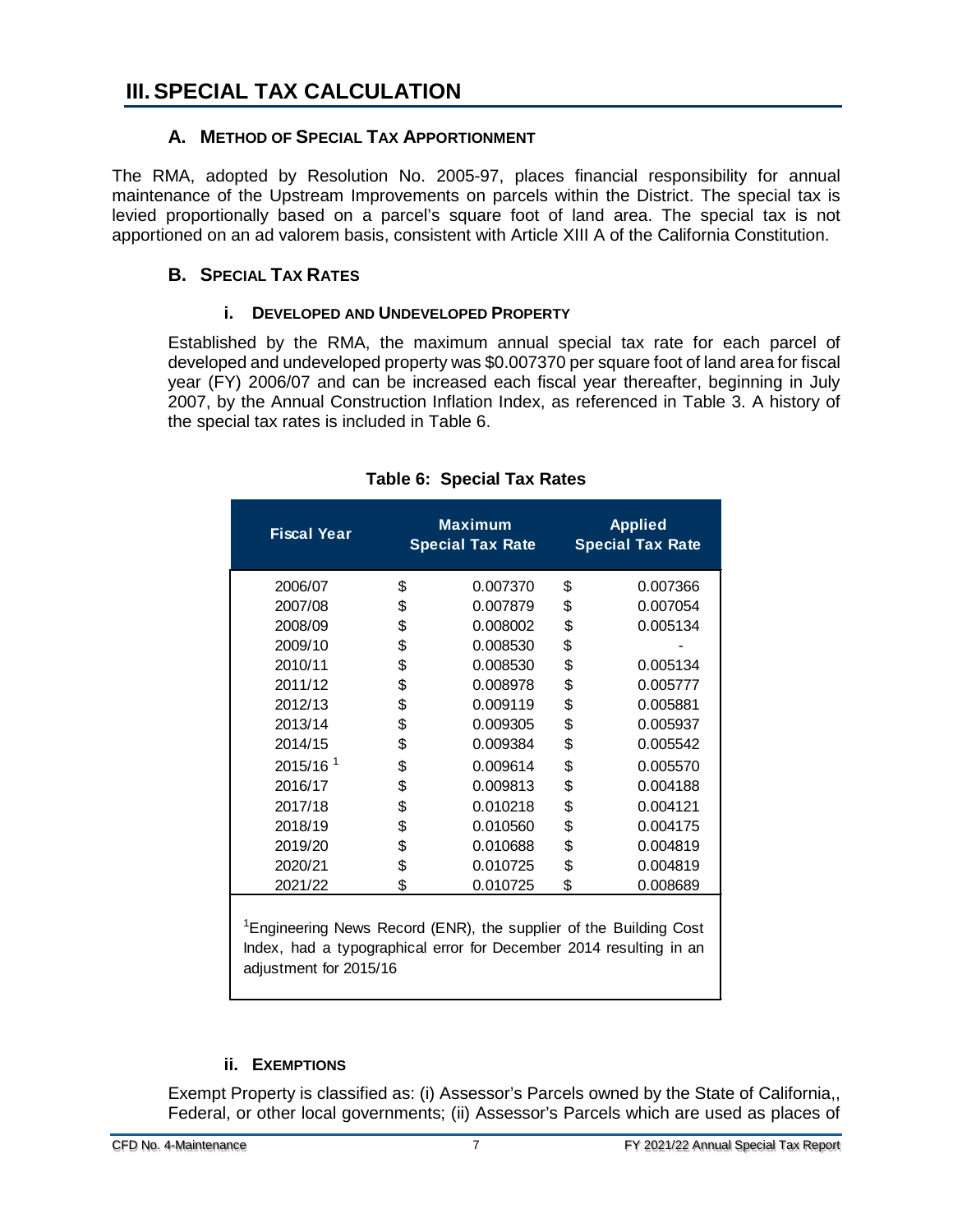worship and are exempt from ad valorem property taxes because they are owned by a religious organization; (iii) Assessor's Parcels used exclusively by a homeowners association; (iv) Assessor's Parcels with public or utility easements making impractical their utilization for other than the purposes set forth in the easement; and (v) any other Assessor's Parcels at the reasonable discretion of the City Council.

#### **iii. METHOD OF APPORTIONMENT**

<span id="page-10-0"></span>Commencing with FY 2006/07 and for each following fiscal year, the legislative body shall levy the annual special tax until the amount of special taxes levied equals the annual special tax requirement (see Table 5). The annual special tax shall be levied each fiscal year, proportionately on each parcel of developed and undeveloped property up to 100% of the applicable maximum annual special tax rate.

#### **C. DELINQUENCIES**

<span id="page-10-2"></span><span id="page-10-1"></span>There have been no delinquencies in the District as of the date of this report. The District does not have a foreclosure covenant to collect delinquent special taxes. Any foreclosure proceedings will be through the normal tax sale process with the Riverside County Auditor-Controller/Tax Collector (historically, permissible after five-years of property tax delinquency).

| <b>Fiscal Year</b>                                                                                                      | <b>Amount</b><br><b>Levied</b> | <b>Amount</b><br>Delinquent <sup>(1)</sup> | <b>Number of</b><br><b>Delinquent</b><br><b>Parcels</b> | <b>Percent</b><br><b>Delinquent</b> |  |  |  |  |
|-------------------------------------------------------------------------------------------------------------------------|--------------------------------|--------------------------------------------|---------------------------------------------------------|-------------------------------------|--|--|--|--|
| 2006/07                                                                                                                 | \$<br>17,500.00                | \$                                         |                                                         | $0.00\%$                            |  |  |  |  |
| 2007/08                                                                                                                 | 35,000.00                      |                                            |                                                         | 0.00%                               |  |  |  |  |
| 2008/09                                                                                                                 | 35,000.00                      |                                            |                                                         | 0.00%                               |  |  |  |  |
| 2009/10                                                                                                                 |                                |                                            |                                                         | 0.00%                               |  |  |  |  |
| 2010/11                                                                                                                 | 35,000.00                      |                                            |                                                         | 0.00%                               |  |  |  |  |
| 2011/12                                                                                                                 | 39,388.48                      |                                            |                                                         | 0.00%                               |  |  |  |  |
| 2012/13                                                                                                                 | 38,519.18                      |                                            |                                                         | 0.00%                               |  |  |  |  |
| 2013/14                                                                                                                 | 35,675.16                      |                                            |                                                         | 0.00%                               |  |  |  |  |
| 2014/15                                                                                                                 | 33,300.00                      |                                            |                                                         | 0.00%                               |  |  |  |  |
| 2015/16                                                                                                                 | 33,978.00                      |                                            |                                                         | 0.00%                               |  |  |  |  |
| 2016/17                                                                                                                 | 25,546.68                      |                                            |                                                         | 0.00%                               |  |  |  |  |
| 2017/18                                                                                                                 | 25,362.60                      |                                            |                                                         | 0.00%                               |  |  |  |  |
| 2018/19                                                                                                                 | 25,696.00                      |                                            |                                                         | 0.00%                               |  |  |  |  |
| 2019/20                                                                                                                 | 28,066.00                      |                                            |                                                         | 0.00%                               |  |  |  |  |
| 2020/21                                                                                                                 | 32,426.64                      |                                            |                                                         | 0.00%                               |  |  |  |  |
| 2021/22                                                                                                                 | 58,466.72                      |                                            |                                                         | $0.00\%$                            |  |  |  |  |
| (1) Amount delinquent per the Riverside County (https://ca-riverside-ttc.publicaccessnow.com/)<br>as of March 10, 2021. |                                |                                            |                                                         |                                     |  |  |  |  |

#### **Table 7: Current Delinquencies**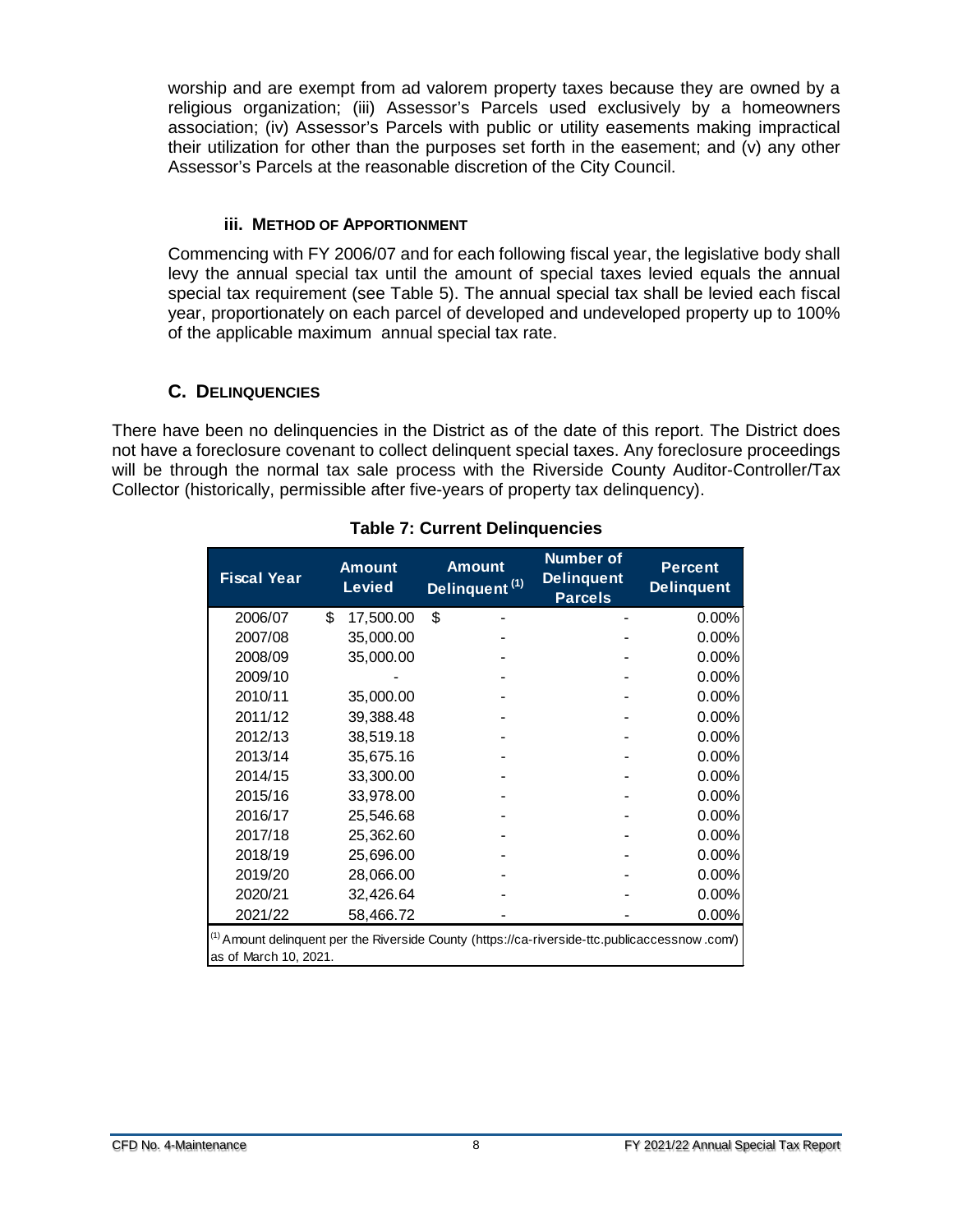#### <span id="page-11-0"></span>**IV.SPECIAL TAX ALLOCATION (TAX ROLL)**

The special tax is allocated to taxable developed and undeveloped properties within the District. The FY 2021/22 special tax levy per parcel is included in Table 7.

<span id="page-11-1"></span>

| <b>Assessor's Parcel</b><br><b>Number</b> | <b>Property Owner</b>                       | <b>Square Footage</b><br>of Land Area <sup>1</sup> |      | <b>Maximum</b><br><b>Special Tax</b> |     | <b>Applied</b><br>Special Tax $^2$ |
|-------------------------------------------|---------------------------------------------|----------------------------------------------------|------|--------------------------------------|-----|------------------------------------|
| 297-170-004                               | <b>NOVO LAND</b>                            | 391,604                                            | - \$ | 4,199.95                             | S   | 3,402.70                           |
| 297-170-029                               | <b>RG CENTERPOINTE</b>                      | 368.518                                            | S    | 3,952.35                             | £.  | 3,202.10                           |
| 297-170-068                               | <b>TGA CENTERPOINTE LLC</b>                 | 381,586                                            | -SS  | 4,092.50                             | S   | 3,315.65                           |
| 297-170-069                               | TGA CENTERPOINTE LLC                        | 1,061,557                                          | \$.  | 11,385.20                            | S   | 9,224.02                           |
| 297-170-071 <sup>3</sup>                  | UNITED STATES POSTAL SERVICE                | Exempt                                             | - \$ |                                      | \$  |                                    |
| 297-170-072                               | TGA CENTERPOINTE LLC                        | 255,697                                            | \$.  | 2,742.35                             | \$  | 2,221.79                           |
| 297-170-073 <sup>3</sup>                  | CENTERPOINTE BUSINESS PARK PROP OWNERS ASSN | Exempt                                             | - \$ |                                      |     |                                    |
| 297-170-074 <sup>3</sup>                  | CENTERPOINTE BUSINESS PARK PROP OWNERS ASSN | Exempt                                             | - \$ |                                      |     |                                    |
| 297-170-078                               | <b>BARTLETT PROP</b>                        | 292,288                                            | S    | 3,134.78                             |     | 2,539.73                           |
| 297-170-079 <sup>3</sup>                  | UNITED STATES POSTAL SERVICE                | Exempt                                             | S    |                                      |     |                                    |
| 297-170-086 <sup>4</sup>                  | <b>IIT INLAND EMPIRE LOGISTICS CENTER</b>   |                                                    |      |                                      |     |                                    |
| 297-170-087                               | <b>TGA CENTERPOINTE</b>                     | 2,242,033                                          | S    | 24,045.80                            | S   | 19,481.35                          |
| 297-170-088                               | <b>PROLOGIS USLV TRS CASUB</b>              | 394,654                                            | S    | 4,232.65                             | \$. | 3,429.19                           |
| 297-170-089                               | <b>PROLOGIS USLV NEWCA 7</b>                | 804,118                                            | S    | 8,624.16                             | S   | 6,987.09                           |
| 297-170-092                               | <b>BRODIAEA APG</b>                         | 536,659                                            | S    | 5,755.66                             | S   | 4,663.10                           |
| TOTAL                                     |                                             | 6,728,713                                          | S    | 72,165.40                            | S   | 58,466.72                          |

#### **Table 8: Special Tax Levy**

Excludes square footage of exempt parcels.

The applied special rate is established based on the needs of the District. It can be lower than but cannot exceed the maximum special tax rate. The FY 2021/22 applied special tax rate is \$0.008689 per square foot of land area.

Government owned parcels and lettered lots are exempt from the special tax.

The site runoff for this parcel does not drain into the constructed stormwater and detention basin improvements. As a result, the special tax is not applied to this parcel.

Source: Property Owner/Square Footage of Land Area—Riverside County Assessor's Office Monthly Assessment Roll Report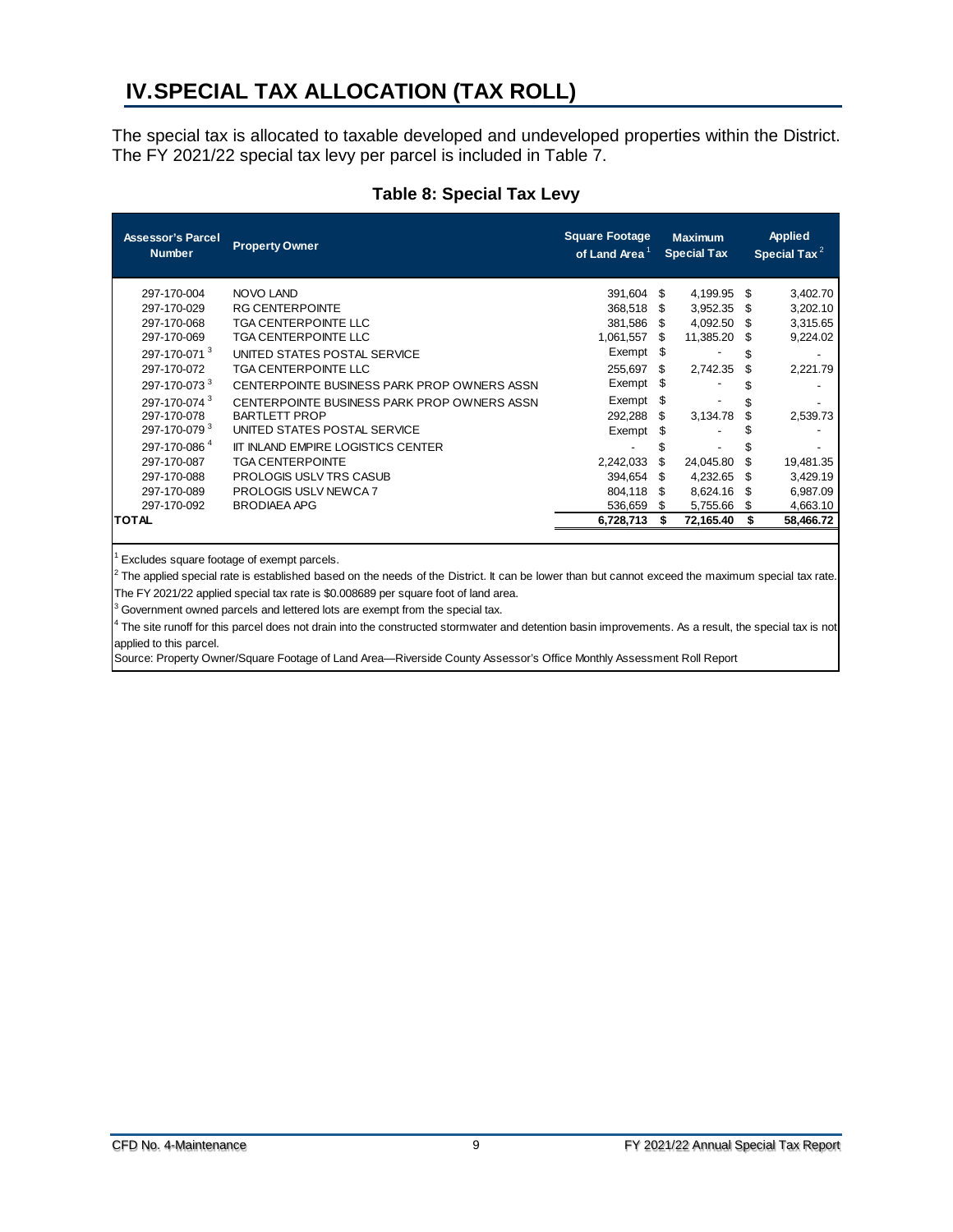<span id="page-12-0"></span>

**Map 1: CFD No. 4-M Boundary Map**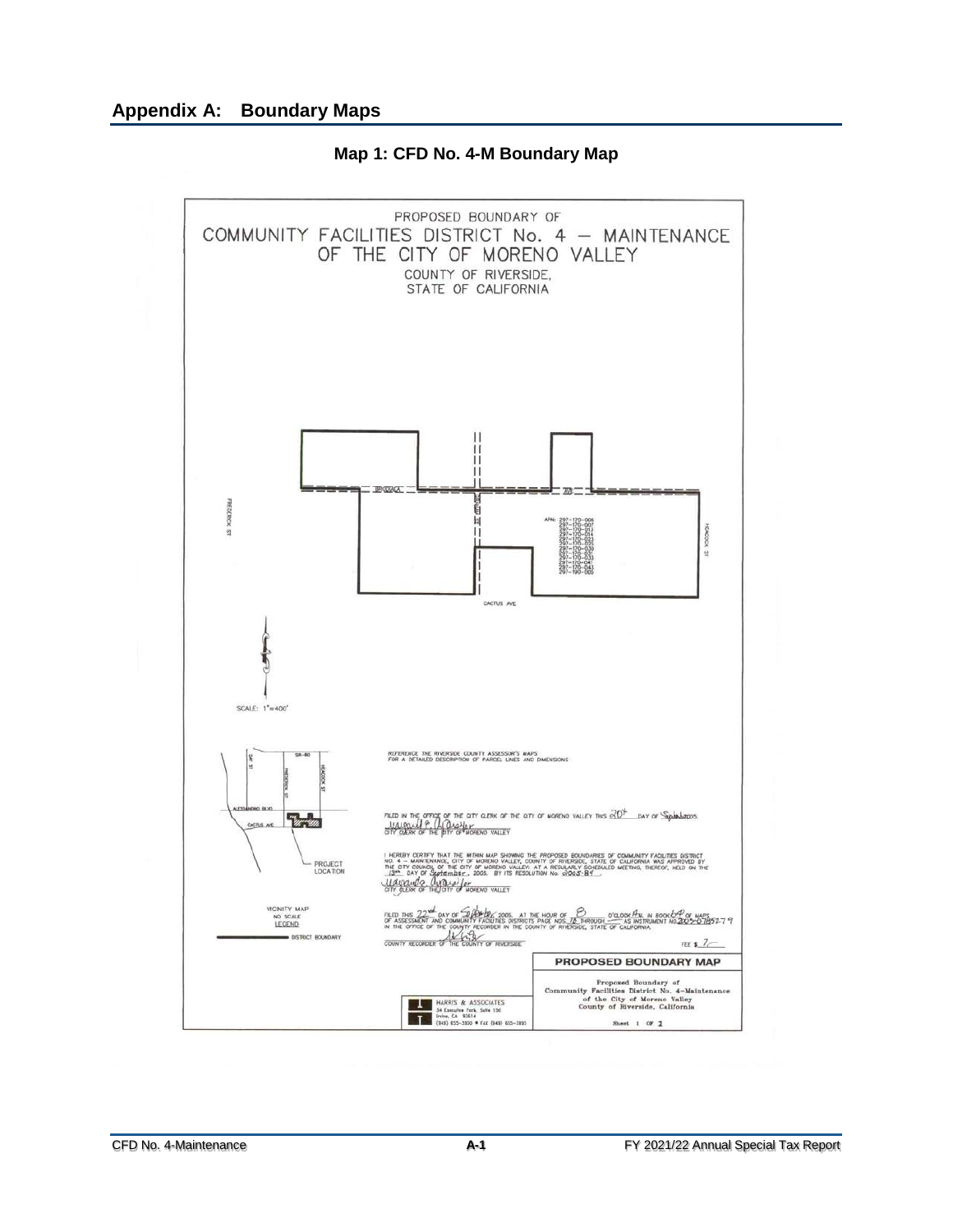<span id="page-13-0"></span>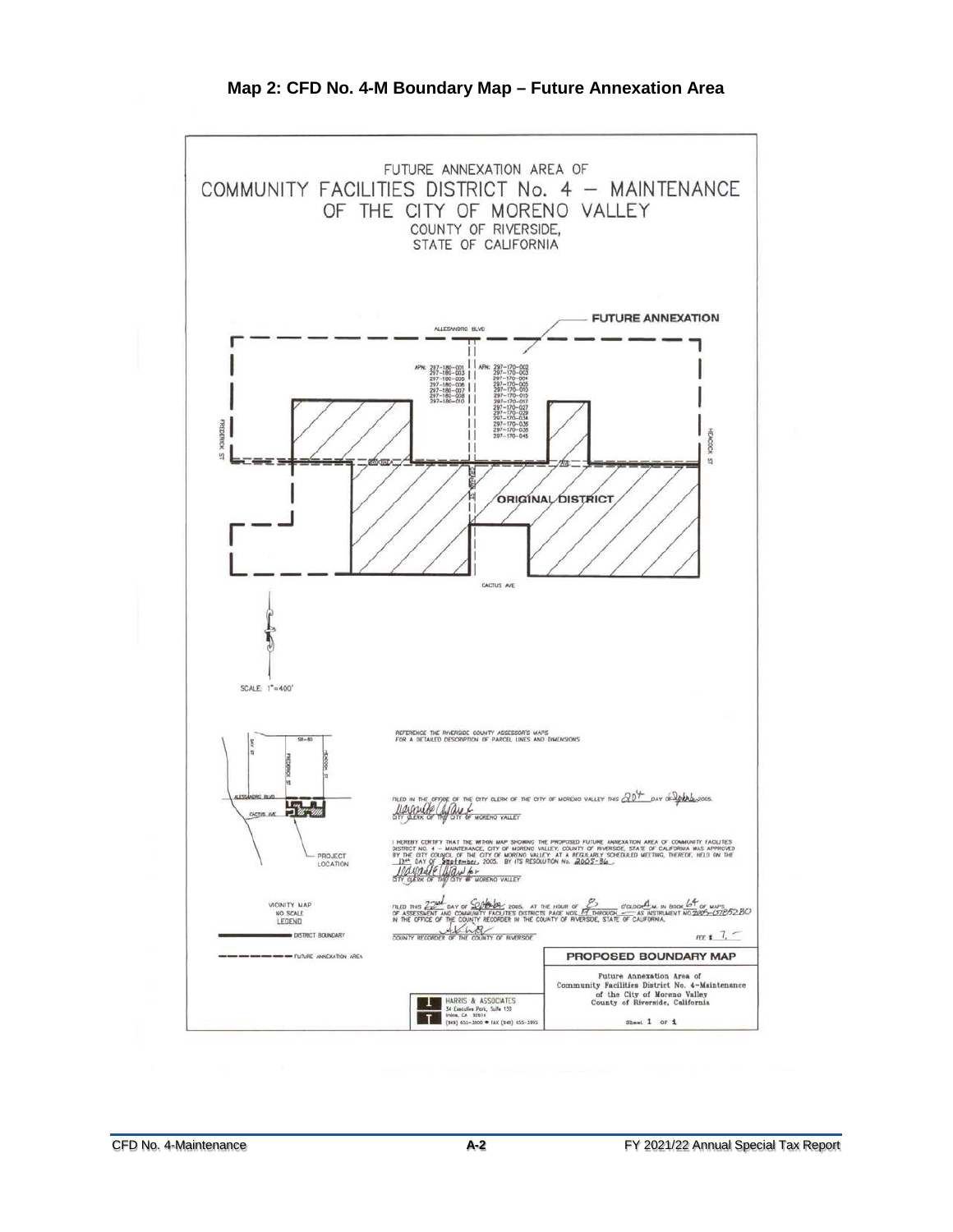<span id="page-14-0"></span>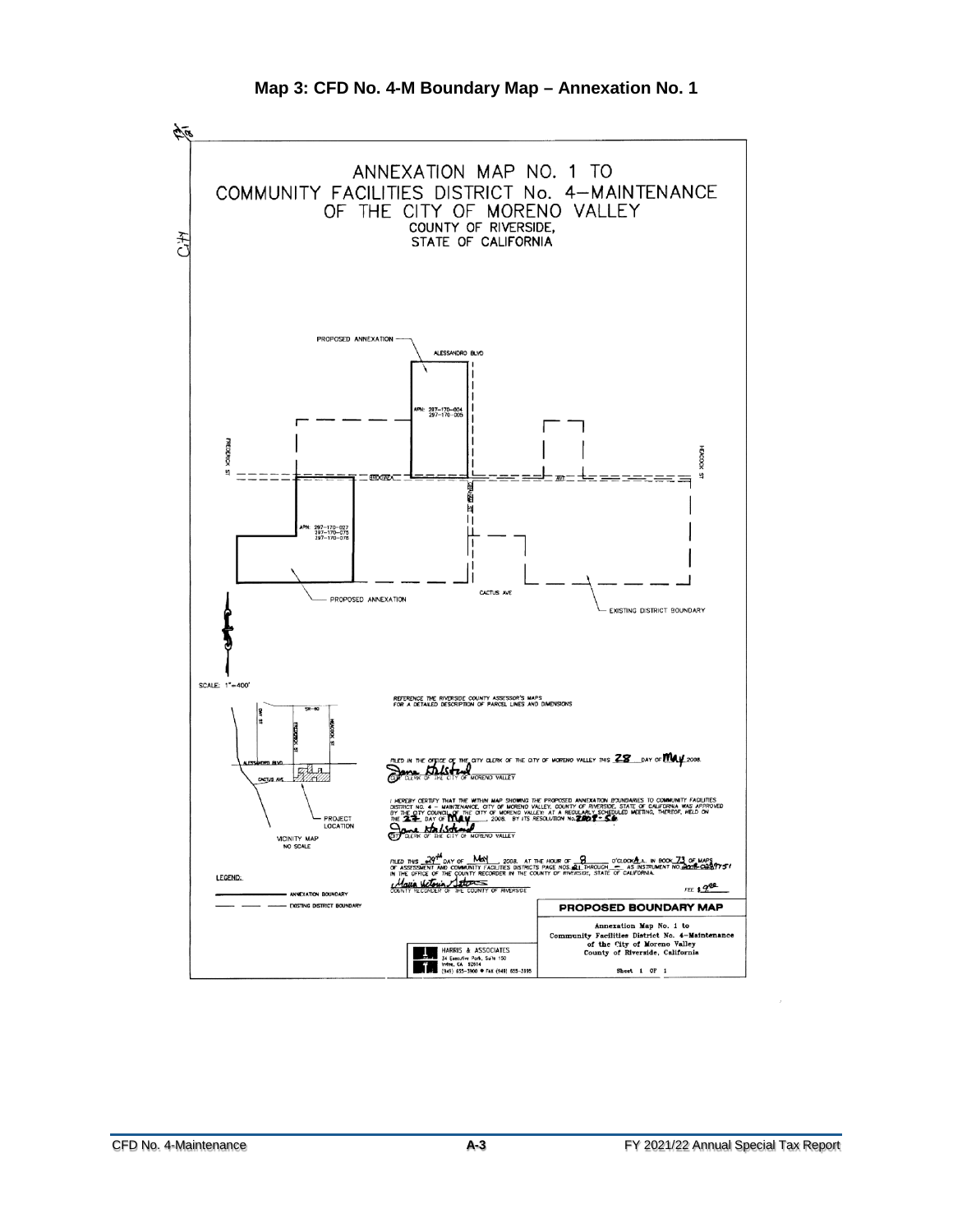<span id="page-15-0"></span>

#### **Map 4: CFD No. 4-M Boundary Map – Annexation No. 2019-02**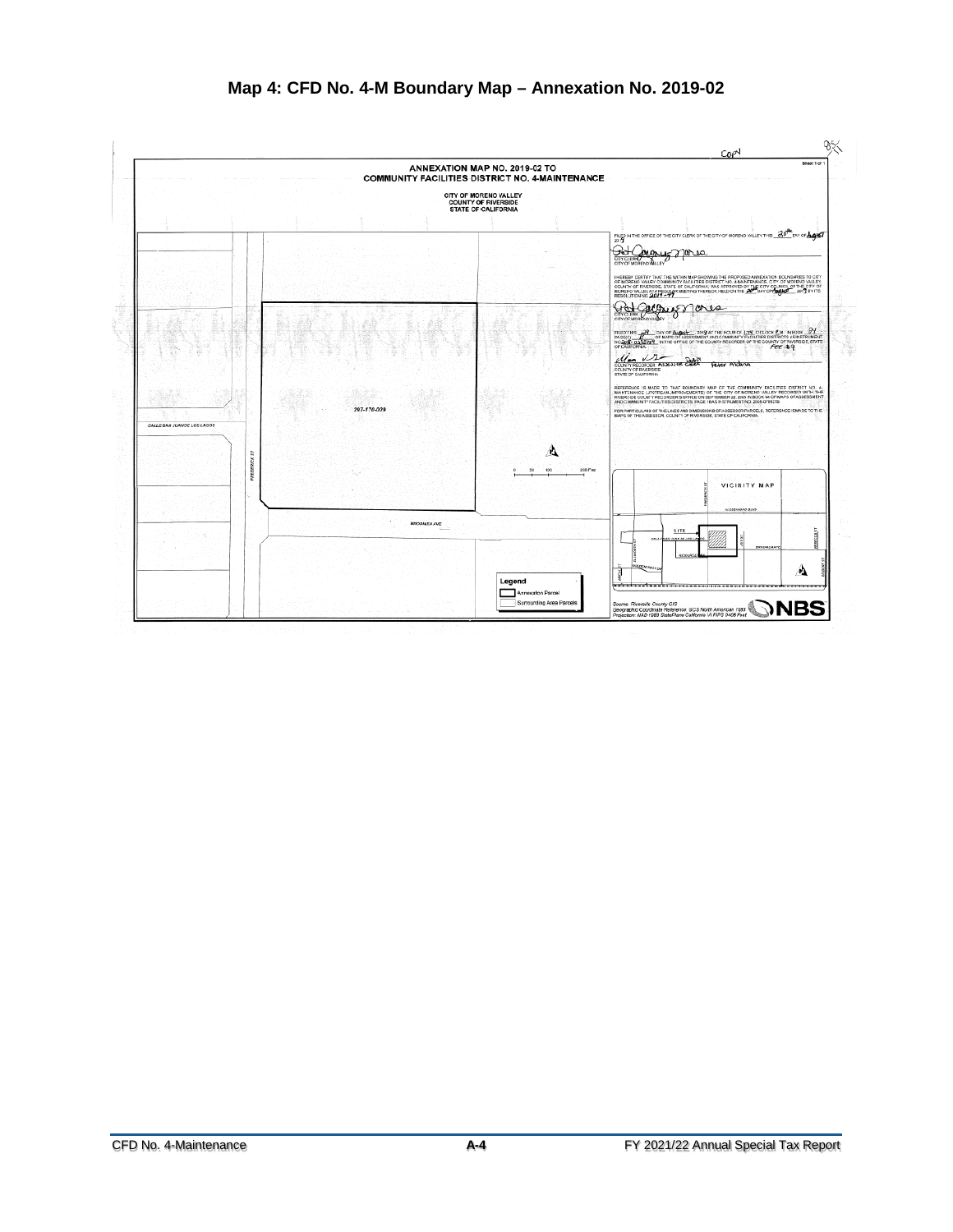<span id="page-16-0"></span>

#### **Map 5: CFD No. 4-M Boundary Map – Annexation No. 2019-03**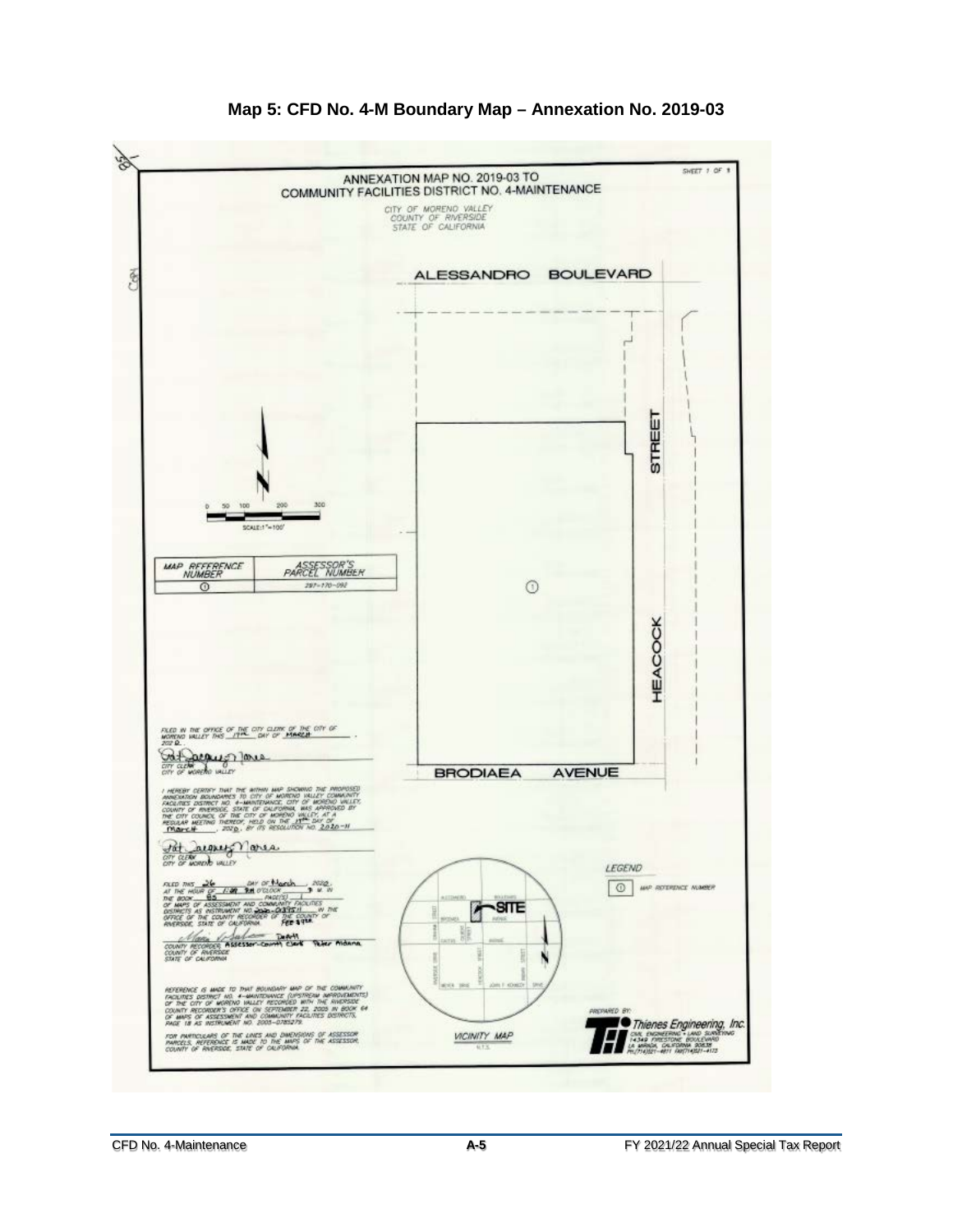#### **Appendix B: Maintenance Services**

In accordance with the maintenance agreement, the City shall perform the operation and maintenance services as shown in the Upstream Improvement Maintenance Tasks and Schedule below.

| <b>Upstream Improvement Maintenance Tasks and Schedule</b>                               |                |                                |                           |                           |                                                                    |                    |                   |                       |                                                 |
|------------------------------------------------------------------------------------------|----------------|--------------------------------|---------------------------|---------------------------|--------------------------------------------------------------------|--------------------|-------------------|-----------------------|-------------------------------------------------|
| <b>Task</b>                                                                              | Access Road    | Detention Basin<br>Side Slopes | Detention Basin<br>Bottom | Detention Basin<br>Inlets | <b>Control Structures</b><br>Detention Basin<br>Outlet or Overflow | Catch Basin Inlets | Catch Basin Sumps | Storm Drain<br>System | <b>Schedule</b>                                 |
| Inspect for sediment<br>accumulation                                                     |                |                                |                           | п                         | ■                                                                  | п                  | ■                 | ■                     | Annually                                        |
| Remove sediment<br>accumulation                                                          |                |                                |                           | $\blacksquare$            | $\blacksquare$                                                     |                    | ■                 | п                     | <b>Every 5-10</b><br>Years                      |
| Inspect for debris<br>(dead vegetation<br>and trash)                                     | ■              | П                              | ■                         | п                         | ■                                                                  | ■                  | ■                 | $\blacksquare$        | Early spring,<br>fall and after<br>major storms |
| Clean debris                                                                             | $\blacksquare$ | $\blacksquare$                 | $\blacksquare$            | $\blacksquare$            | $\blacksquare$                                                     | $\blacksquare$     | $\blacksquare$    | $\blacksquare$        | As needed                                       |
| Inspect for erosion                                                                      | ■              | П                              | ■                         | п                         |                                                                    |                    |                   |                       | Early spring,<br>fall and after<br>major storms |
| Reestablish<br>permanent<br>vegetation                                                   |                | П                              | ■                         |                           |                                                                    |                    |                   |                       | As needed                                       |
| Remove dead<br>vegetation                                                                |                |                                |                           | п                         | $\blacksquare$                                                     |                    |                   |                       | Annually - early<br>spring                      |
| Spray herbicide                                                                          | ■              |                                |                           | п                         | $\blacksquare$                                                     |                    |                   |                       | Annually - early<br>spring                      |
| Apply pre-emergent                                                                       |                |                                |                           | п                         | $\blacksquare$                                                     |                    |                   |                       | Annually - fall                                 |
| Replace stone rip-<br>rap                                                                |                |                                |                           | ■                         | ■                                                                  |                    |                   |                       | Every 3-5<br>years as<br>needed                 |
| Mowing                                                                                   |                | ■                              |                           |                           |                                                                    |                    |                   |                       | 0-2 times<br>annually                           |
| Inspect structural<br>elements during wet<br>weather and<br>compare to as-built<br>plans |                |                                |                           | ▬                         |                                                                    |                    |                   |                       | Annually                                        |